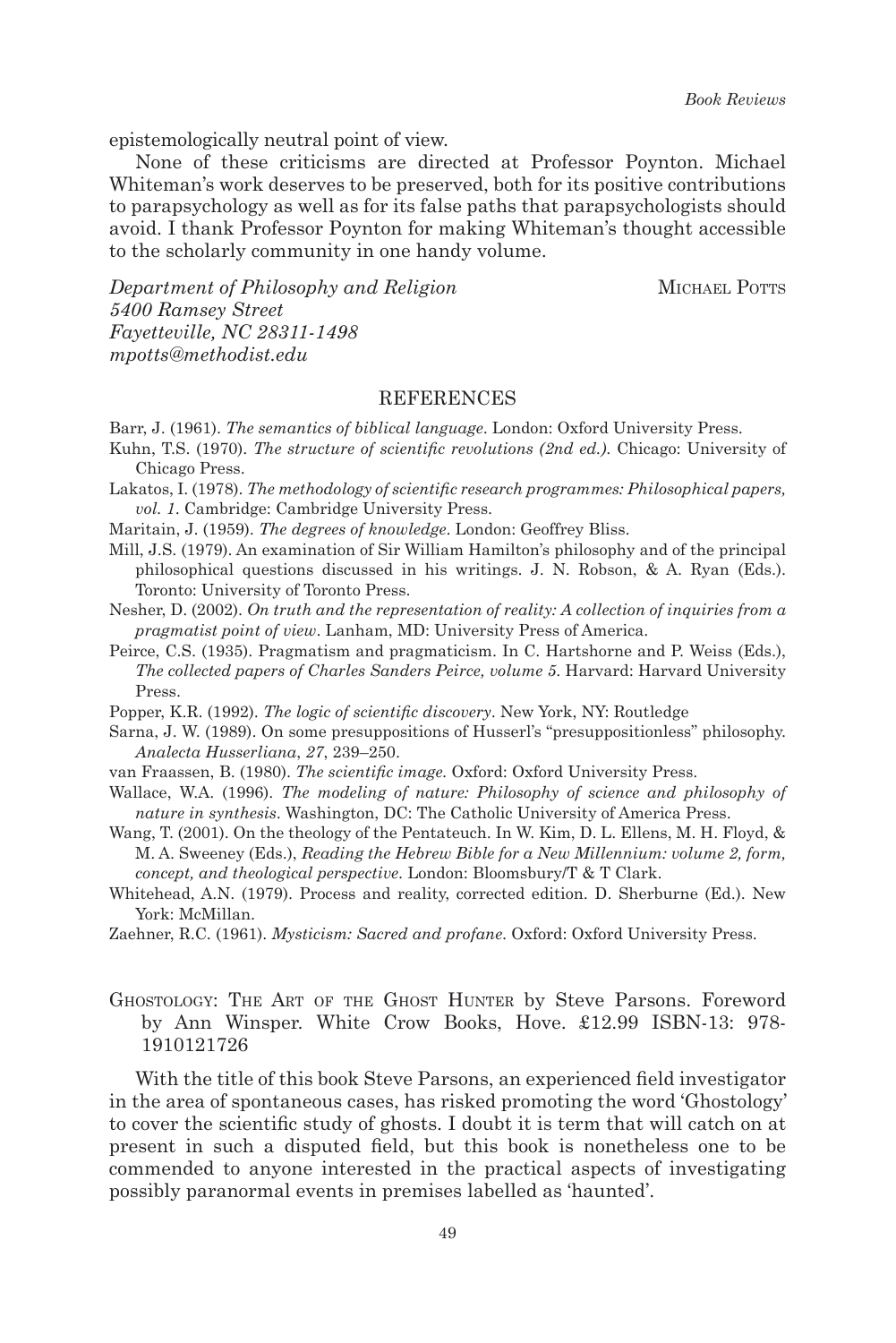## *Journal of the Society for Psychical Research*, 2017, 81(1)

 Although this book is subtitled '*The Art of the Ghost Hunter*', its emphasis is primarily upon aspects of physical science and the technical issues that may arise in such investigations. It takes a largely critical look at the wide range of equipment that modern ghost hunters may be tempted to deploy in attempts to obtain evidence for haunting phenomena. It questions many of the claims that are bandied about concerning ghost hunting equipment, particularly devices which are being marketed commercially as essential aides to psychical research. Reading the book as a whole, it comes as a much-needed corrective to the widespread view that the existence of apparitions can be proved (or disproved) by the deployment of increasingly-sophisticated pieces of technology.

That such notions are widespread in part reflects a depressing observation by Alan Gauld some 25 years ago that "around the country there are many little 'psychical research' societies whose principal *raison d'etre* is to have a midnight *frisson* on their occasional 'ghost-hunts' and fun and buns at their occasional meetings" (Gauld, 1993). Such groups have enormously proliferated in the last quarter of a century on both sides of Atlantic, but all too many are found wanting in terms of the scientific standards (if any) that they apply to their work. Many simply do not understand the capacity or limitations of the various pieces of equipment that are readily brandished, or even how to operate them to a basic standard. Often these devices seem to function more as ritual objects in a crude 21st century form of practical spiritualism, since many of these investigators already believe themselves to be in touch with a spirit world.

Accordingly, the author provides a comprehensive summary of the function and correct operation of a wide range of pieces of equipment which are all too often wrongly cited as providing evidence of discarnate activity in haunted premises. It transpires that even with common devices (such as mobile phones and camera phones) the users may have only the haziest notion of how they actually work or the physical principles behind them. Before anything can be meaningfully recorded, it is important to have a sufficient understanding of scientific measurement and the devices concerned. Hitherto, all too many would-be researchers have proceeded in ignorance of the internationally recognised scientific standards, in place for many decades, for measuring temperature, sound, and aspects of electromagnetism (such as flux density and changes in electromagnetic field strength). A knowledge of these systems and principles is essential if the results are to be in any way meaningful. All too often, the operators misinterpret entirely normal readings or findings as evidence of paranormal effects or to bolster personal theories. Consequently, Steve Parsons is scathing of the numerous pseudo-scientific claims, for instance, that EMF meters can act as ghost energy detectors, stating such ideas "represent nothing more than a corrupt or pseudo-scientific understanding as to why EMF may be worth considering".

Accordingly, *Ghostology* usefully summarizes some of this required basic knowledge needed by the operator, emphasising that anyone trying to make measurements should at least ensure they know what they are attempting to measure and what unit of measurement is being employed. Rather than providing a comprehensive guide to all ghost hunting gadgets, it provides notes on different types of equipment and correct standards of measurement.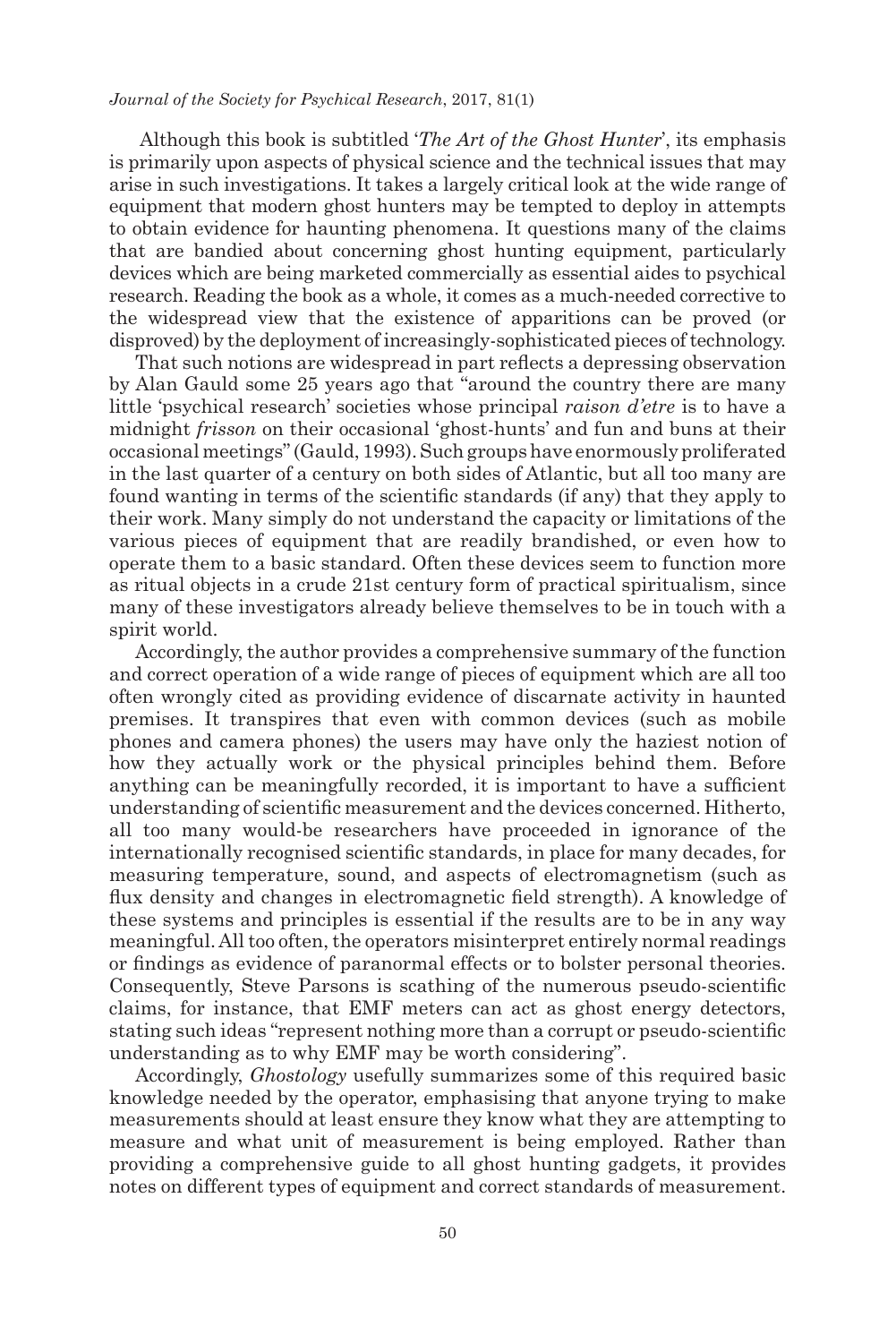The section on temperature readings is very good, and I am pleased to have been able to include a condensed version of it for a new edition of a book which has been updated for the absolute beginner in the field of ghost investigation and psychical research (Green, 2016).

Thus, *Ghostology* is a book that may be recommended to those who have already begun or have experience in what is popularly termed ghost hunting using equipment, but are prepared to question their assumptions.

Chapter One of the book gives a brief history of ghost hunting, and Chapter Two is dedicated to 'Critical thinking'. Chapter Three looks at accumulation of evidence in the investigation process and Chapter Four gathering data direct from people and historical records. Chapter Five looks at psychics and Chapters Six to Nine cover scientific measurements in the context of ghost research.

This part of the book needs to be read as much by sceptics of ghost phenomena as believers. Notably, the scientific critique provided in *Ghostology*  cuts both ways, not just with those who believe that ghosts are spirits of the dead but also their sceptical opponents who seek to ascribe haunting phenomena to aspects of naturally occurring physical forces such as electromagnetism and infra sound which have been variously propounded as the explanation for hauntings in the last thirty years (Budden, 1999; Persinger & Cameron, 1986; Tandy 2000).

Chapters 11 and 12 look at the differences between analogue and digital recordings for sound which has also recently been the topic of a book *Paranormal Acoustics* (2015) edited by Parsons with Callum Cooper. The chapters carry the important warning that ordinary sounds and noises, once recorded, can be misinterpreted as evidence of the paranormal, particularly in EVP research.

The danger of misinterpretation is even more acute with photographic images which have been taken as evidence of a spirit world for over 150 years. Such notions are dissected in the next section, with chapters 13–19 covering cameras, video photography and filming techniques, with Chapter 17 addressing the question: 'Can ghosts be photographed?'

The question of whether photography might provide evidence for phantoms and other psi effects is a very important one which has been considered by the Society since the 1890s (Myers,1894), and some have thought apparitions can be captured on camera. For my own part I tend to think not; while odd images may occur on film, I rather take the view of many in the early Society that ghosts are primarily hallucinatory and that photography is not a substitute for human testimony (Lodge, 1894; Sidgwick,1894). Certainly, judging by the photographs submitted to the Spontaneous Cases Committee in recent years, the recorded images do not correspond with the detailed accounts of life-like apparitions that witnesses described, at least in the late 19th and early 20th centuries (Hallson, 1986). Most suspiciously, nearly all identifications of ghosts in contemporary photographs are made after the claimed image was obtained; seldom is anything ever reported as visible at the time.

The author states: 'there is a lack of convincing proof' and many of the photographs claimed as phantoms are naturally-produced glitches or distortions of one kind or another, coupled with the will to believe and the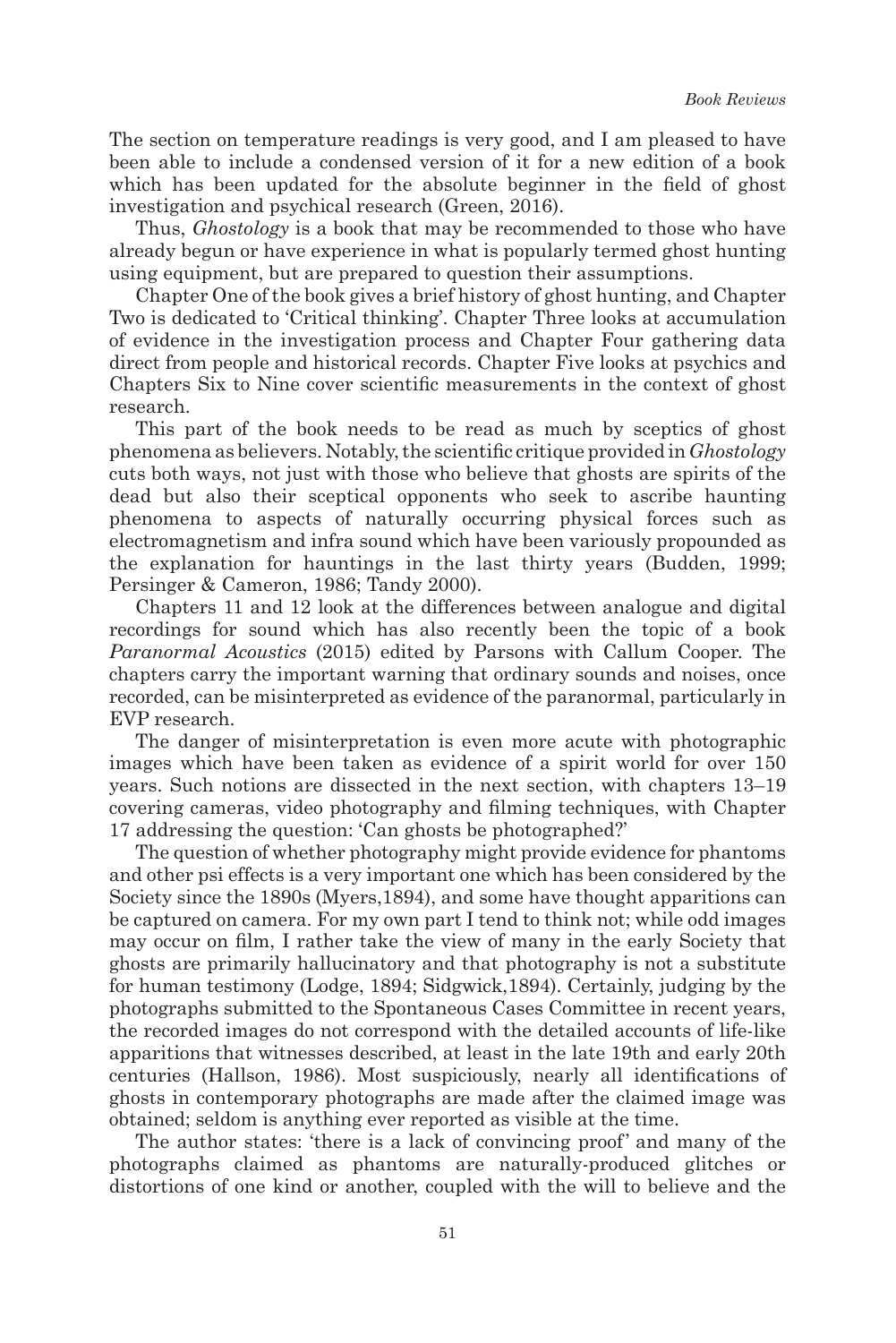hope for some kind of tangible proof. This is demonstrated by the so-called orb phenomenon which is conclusively demolished in chapter 19. The author's own experiments in this regard establish beyond reasonable doubt that socalled orbs are nothing but artefacts arising from the flash units of modern cameras illuminating dust particles in the atmosphere.

What, then, might be the point of taking a camera on an investigation? Well it just might help settle the question of apparitions, but more pertinently it could record physical phenomena, either spontaneous or (less likely in my view) physical phenomena in the séance room. The issues are not settled beyond all conjecture (Willin, 2007).

However, after reading *Ghostology*, many may wonder why the results have been so poor, at least as regards apparitions. Of course, the null hypothesis is that ghosts do not exist and that, along with people camped out for sightings of the Loch Ness Monster, those embarking on ghost vigils are engaging in a Quixotic exercise, one which will only accumulate further negative evidence that their elusive quarry is simply not there to be found. Yet as G.N.M Tyrrell pointed out, there is no doubt that large numbers of people do experience apparitions (Tyrell, 1952) and, certainly, there is also much evidence for physical effects in poltergeist activity, both from human witnesses and recorded by way of instrumentation (Colvin, 2010; Gauld & Cornell, 1979). Thus, waiting in haunted houses is not a complete waste of time but such evidence as may be recorded by instruments tends to relate to physical events (e.g. object movements and objective sounds), rather than the capture of apparitions on film.

Thus while I am not sure that that the technical approaches or equipment explained in *Ghostology* will necessarily help secure any positive proof of visual apparitions – certainly if they are essentially non-physical and hallucinatory in nature – it will help eliminate many entirely normal effects that may be mistaken as ghosts. New directions in research might arise with the realisation that apparitions may exist on a wholly different level to material reality (a conclusion tentatively advanced by the late Tony Cornell after many years of effort in trying to record hauntings instrumentally [Cornell, 2003]). However, in *Ghostology* the author does not speculate as regards other dimensions; the correct measurement of events occurring in this one is his priority.

The short bibliography reflects in part the scarcity hitherto of useful technical books in this field and *Ghostology* is certainly a most welcome addition to the currently limited shelf. An index would improve a future edition. Also, I have to say that, along with *Paranormal Acoustics* referred to above, probably not since *Apparitions* (1975) by Celia Green and Charles McCreery has a book cover design for a work in this field been at such complete variance with the seriousness of the information contained within. However, it succeeds in attracting readers from other less reputable titles it will be more than justified.

*27 Philip Road* ALAN MURDIE *Bury St Edmunds Suffolk IP32 6DH alanmurdie1@hotmail.co.uk*